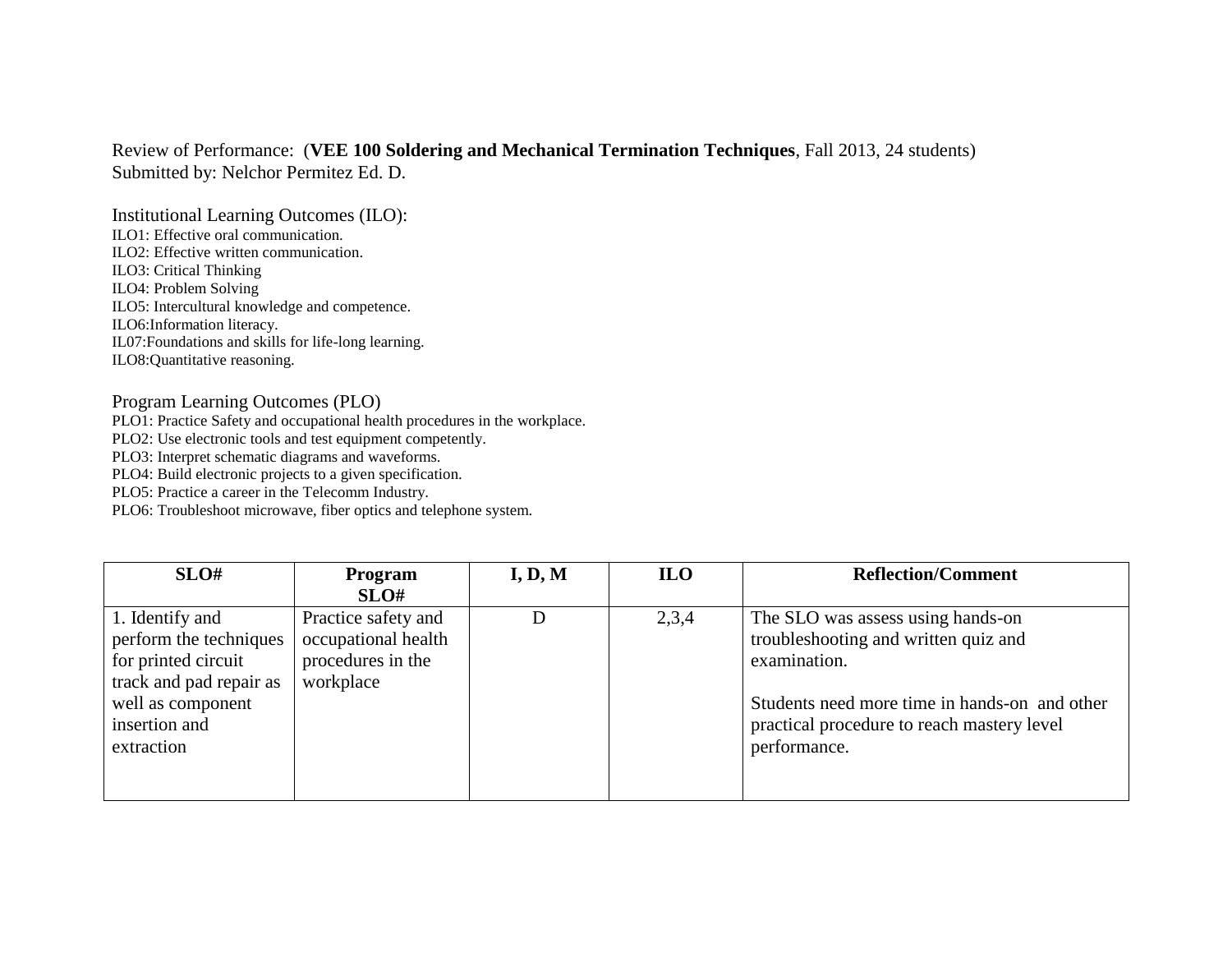|                                                                                                                              |                                                           |   |       | Letter Grade<br>$\mathbf{A}$<br>$\bf{B}$<br>$\mathbf C$                                                                                                                                                                                                         | Number of student<br>7<br>12<br>9      |
|------------------------------------------------------------------------------------------------------------------------------|-----------------------------------------------------------|---|-------|-----------------------------------------------------------------------------------------------------------------------------------------------------------------------------------------------------------------------------------------------------------------|----------------------------------------|
| 2.<br>Select the correct<br>connection type and<br>create reliable solder<br>joints using basic hand<br>soldering techniques | Use electronics tool<br>and test equipment<br>competently | D | 2,3,4 | The SLO was assess using hands-on<br>troubleshooting and written quiz and<br>examination.<br>Students need more time in hands-on and other<br>practical procedure to reach mastery level<br>performance.<br>Letter Grade<br>A<br>$\bf{B}$<br>$\mathcal{C}$<br>D | Number of student<br>6<br>14<br>7<br>1 |
| 3. Demonstrate the<br>correct method of<br>terminating basic<br>connector.                                                   | Use electronics tool<br>and test equipment<br>competently | M | 2,3,4 | The SLO was assess using hands-on<br>troubleshooting and written quiz and<br>examination.<br>Students need more time in hands-on and other<br>practical procedure.<br>Letter Grade<br>Number of student<br>7<br>A                                               |                                        |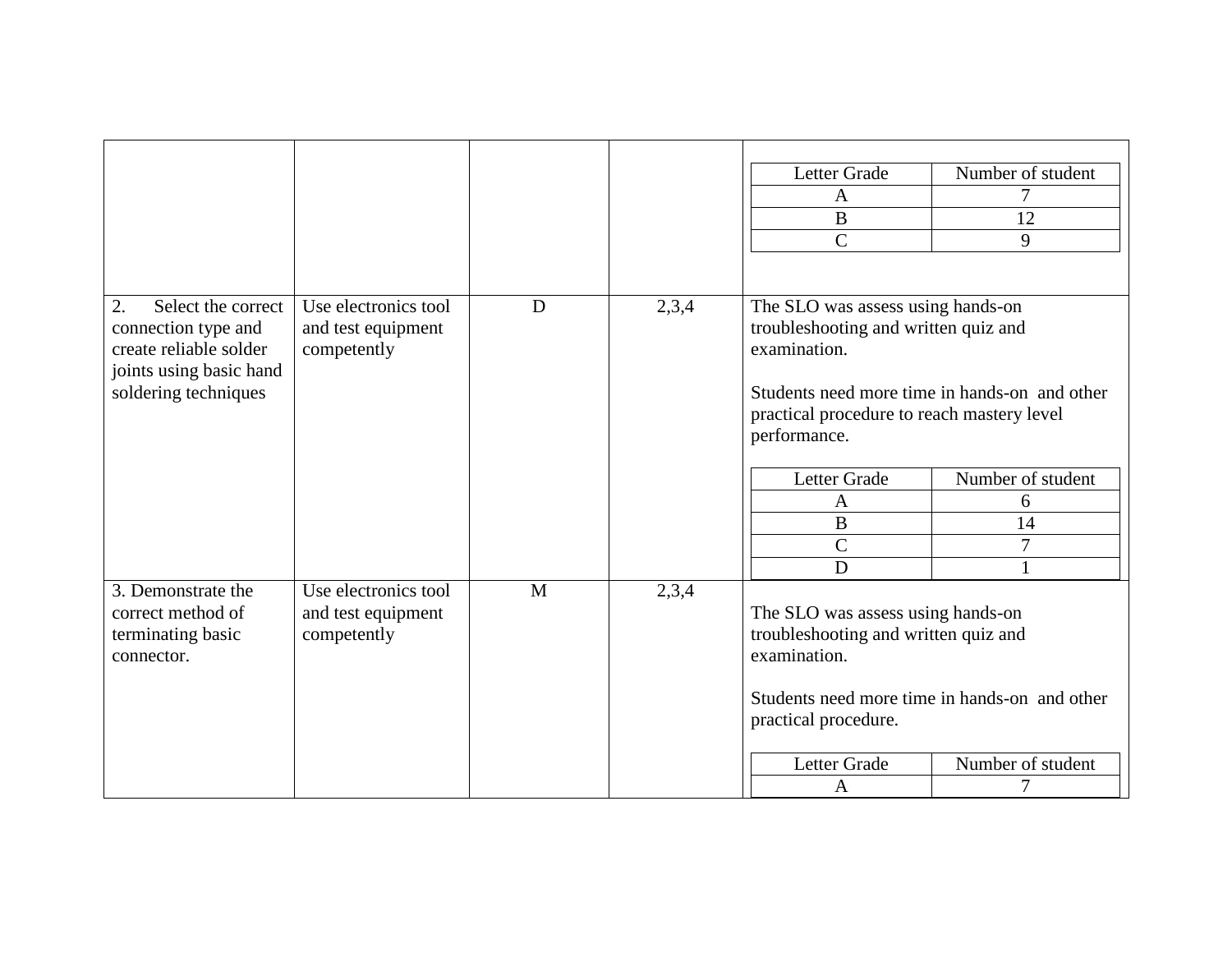| Describe<br>4.<br>characteristics of and               | Use electronics tool<br>and test equipment                | $\mathbf{M}$ | 2,3,4 | $\bf{B}$<br>$\mathcal{C}$<br>$\boldsymbol{\mathrm{F}}$<br>The SLO was assess using hands-on                                                                                                              | 12<br>8<br>1           |
|--------------------------------------------------------|-----------------------------------------------------------|--------------|-------|----------------------------------------------------------------------------------------------------------------------------------------------------------------------------------------------------------|------------------------|
| procedures for<br>making good wire<br>wrap connection. | competently                                               |              |       | troubleshooting and written quiz and<br>examination.<br>Students need more time in hands-on and other<br>practical procedure to reach mastery level<br>performance.<br>Letter Grade<br>Number of student |                        |
|                                                        |                                                           |              |       | A<br>$\bf{B}$<br>$\overline{C}$<br>$\mathbf{F}$                                                                                                                                                          | 8<br>12<br>$\tau$<br>1 |
| 5. Test basic wiring<br>and connector.                 | Use electronics tool<br>and test equipment<br>competently | M            | 2,3,4 | The SLO was assess using hands-on<br>troubleshooting and written quiz and<br>examination.<br>Students need more time in hands-on and other<br>practical procedure to reach mastery level<br>performance. |                        |